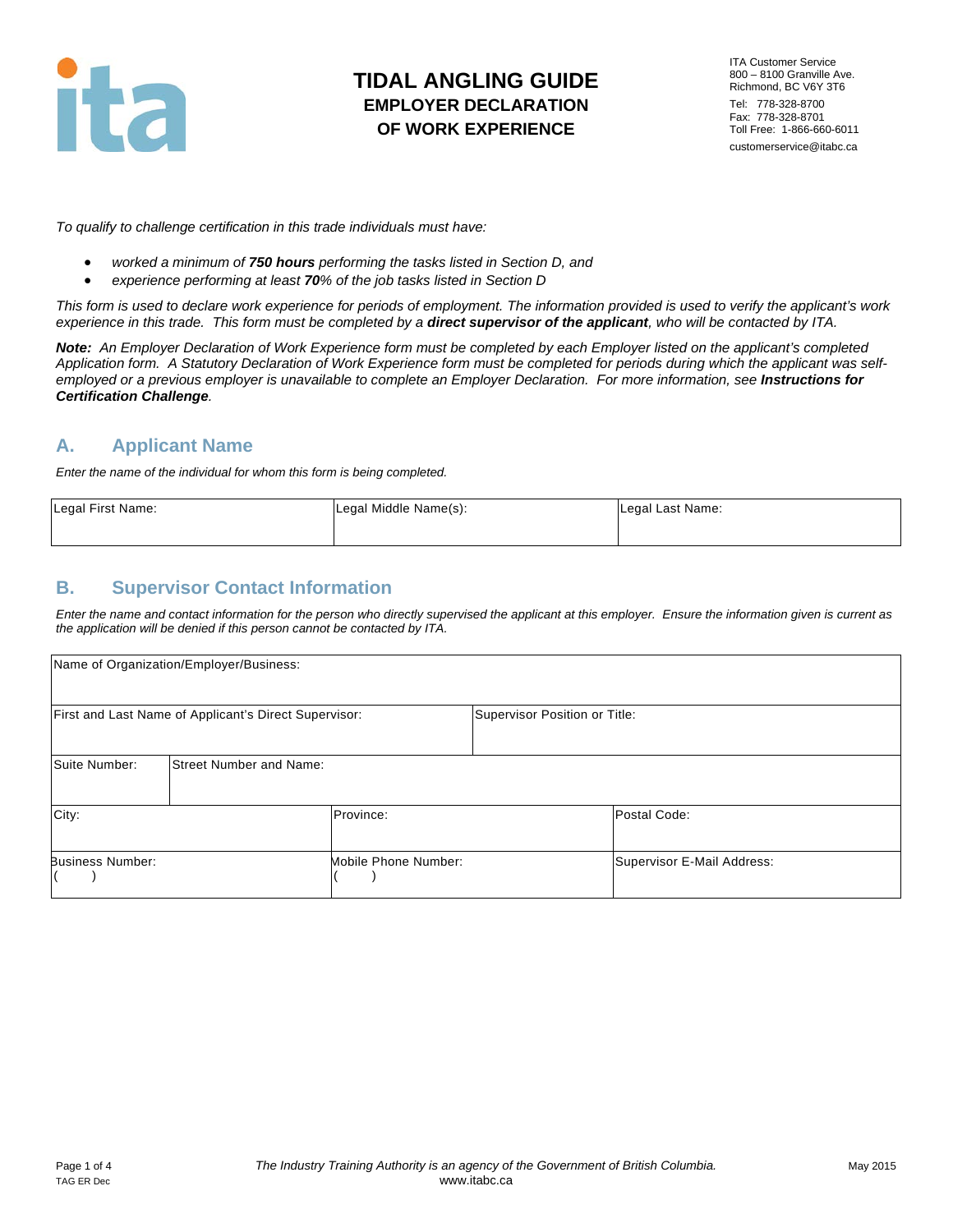

# **TIDAL ANGLING GUIDE EMPLOYER DECLARATION OF WORK EXPERIENCE**

ITA Customer Service 800 – 8100 Granville Ave. Richmond, BC V6Y 3T6 Tel: 778-328-8700 Fax: 778-328-8701 Toll Free: 1-866-660-6011 customerservice@itabc.ca

### **C. Employment Information of Applicant**

| Dates of Applicant's Employment (MM/DD/YYYY):                                                 |                                                                                                                                                                  | Total Number Hours of Tidal Angling Guide Experience Accumulated<br>in that Period: |  |  |
|-----------------------------------------------------------------------------------------------|------------------------------------------------------------------------------------------------------------------------------------------------------------------|-------------------------------------------------------------------------------------|--|--|
| From:                                                                                         | To:                                                                                                                                                              |                                                                                     |  |  |
| Job Title of Applicant:                                                                       |                                                                                                                                                                  |                                                                                     |  |  |
| Vessel Type:                                                                                  |                                                                                                                                                                  | Vessel Length:                                                                      |  |  |
| Areas Fished (check all that apply):<br>I⊡ Haida Gwaii                                        | □ Strait of Georgia<br>□ North Coast/Hecate Strait<br>□ Central Coast/Queen Charlotte Sound                                                                      | □ Strait of Juan de Fuca                                                            |  |  |
| I⊡ West Coast Vancouver Island<br>□ North Vancouver Island /Johnstone Strait<br>$\Box$ Other: |                                                                                                                                                                  |                                                                                     |  |  |
|                                                                                               | Species Fished (check all that apply): $\square$ Salmon $\square$ Halibut $\square$ Ling Cod $\square$ Rockfish $\square$ Crab $\square$ Shrimp/Prawns $\square$ | Other:                                                                              |  |  |

#### **D. Skill Assessment**

*Please indicate how often the applicant has demonstrated the skills and knowledge in the areas listed below during their period of employment with you.*

| <b>Unit</b>  | <b>Details</b>                                                                                                                             | <b>Frequently</b> | <b>Occasionally</b> | <b>Never</b> |
|--------------|--------------------------------------------------------------------------------------------------------------------------------------------|-------------------|---------------------|--------------|
| TAG-1        | Encounter situations requiring basic first aid<br>Perform basic first aid procedures                                                       | □<br>□            | □<br>П              |              |
| <b>TAG-2</b> | Respond to marine emergencies<br>Use marine safety and survival equipment                                                                  | П<br>П            | $\Box$<br>$\Box$    | П            |
| TAG-3        | Operate non-pleasure small vessels<br>Refuel non-pleasure small vessels                                                                    | П<br>П            | $\Box$<br>$\Box$    | П            |
| TAG-4        | Prepare voyage details and sailing plan<br>Use navigational aids and equipment                                                             | П<br>П            | □<br>$\Box$         | П            |
| TAG-5        | Operate VHF marine radio equipment<br>Make distress calls and DSC alerts according to procedure                                            | П                 | □<br>П              | П            |
| TAG-6        | Communicate with colleagues and customers in a variety of situations<br>Communicate with supervisors and authorities according to protocol | П                 | П                   | П            |
| TAG-7        | Work and interact effectively with others in the workplace<br>Plan and manage time and tasks effectively                                   | П                 | П                   |              |

*Enter the applicant name (repeat on every page of this form).*

| Legal First Name: | Legal Middle Name(s): | Legal Last Name: |
|-------------------|-----------------------|------------------|
|                   |                       |                  |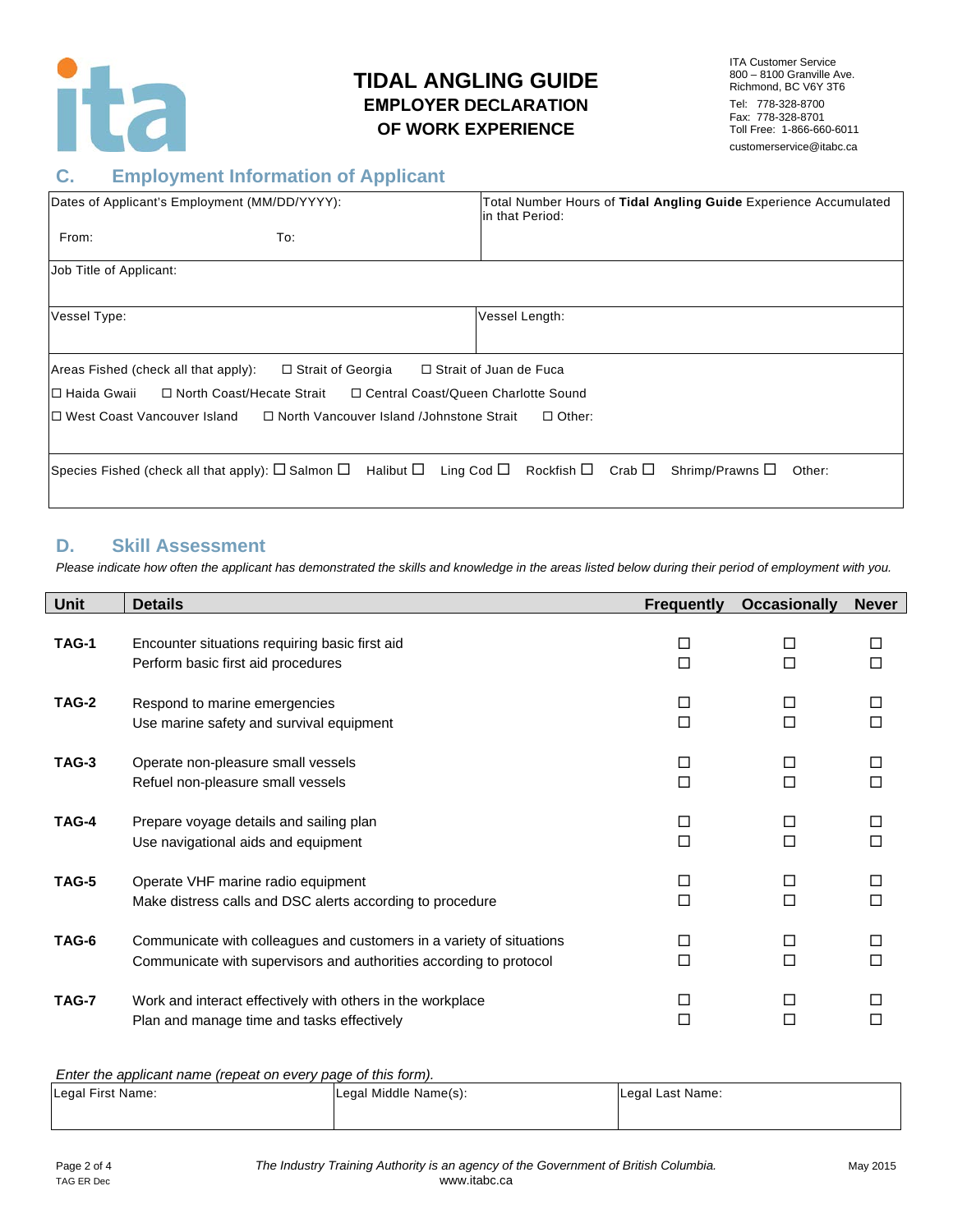

# **TIDAL ANGLING GUIDE EMPLOYER DECLARATION OF WORK EXPERIENCE**

ITA Customer Service 800 – 8100 Granville Ave. Richmond, BC V6Y 3T6 Tel: 778-328-8700 Fax: 778-328-8701 Toll Free: 1-866-660-6011 customerservice@itabc.ca

| <b>Unit</b>   | <b>Details</b>                                                                                                                                            | <b>Frequently</b> | <b>Occasionally</b> | <b>Never</b>     |
|---------------|-----------------------------------------------------------------------------------------------------------------------------------------------------------|-------------------|---------------------|------------------|
| TAG-8         | Respond to conflict situations safely and professionally                                                                                                  | □                 | □                   | □                |
|               | Resolve conflict situations encountered in day to day operations                                                                                          | П                 | $\Box$              | □                |
| TAG-9         | Use and share local tourism information in the workplace                                                                                                  | $\Box$            | $\Box$              | $\Box$           |
| <b>TAG-10</b> | Follow maritime and tidal angling rules and regulations                                                                                                   | □                 | □                   | □                |
|               | Inform and instruct others of applicable rules and regulations                                                                                            | $\Box$            | $\Box$              | $\Box$           |
| <b>TAG-11</b> | Apply and follow workplace safety policies and procedures                                                                                                 | $\Box$            | $\Box$              | $\Box$           |
|               | Use and adjust safety and personal protective equipment (PPE)                                                                                             | $\Box$            | $\Box$              | $\Box$           |
| <b>TAG-12</b> | Interact appropriately with other coastal resource users while guiding                                                                                    | □                 | □                   | $\Box$           |
|               | Supervise the interactions of clients and colleagues with others                                                                                          | П                 | $\Box$              | $\Box$           |
| <b>TAG-13</b> | Interact with the local environment according to protocols/regulations                                                                                    | □                 | $\Box$              | $\Box$           |
|               | Supervise the interaction of others with the coastal environment                                                                                          | $\Box$            | $\Box$              | $\Box$           |
| <b>TAG-14</b> | Act in an environmentally responsible and sustainable manner<br>Instruct and inform others about environmentally responsible and sustainable<br>behaviour | $\Box$<br>$\Box$  | $\Box$<br>$\Box$    | $\Box$<br>$\Box$ |
| <b>TAG-15</b> | Apply safe food, catch, and bait handling principles and procedures                                                                                       | □                 | □                   | □                |
|               | Identify and use cleaning and sanitizing products appropriately                                                                                           | $\Box$            | $\Box$              | $\Box$           |
| <b>TAG-16</b> | Use and maintain angling tools and equipment appropriately                                                                                                | $\Box$            | $\Box$              | $\Box$           |
|               | Select and match tools and equipment to angling conditions                                                                                                | $\Box$            | $\Box$              | $\Box$           |
| <b>TAG-17</b> | Supervise the catch, release and retention of fish by others                                                                                              | □                 | □                   | $\Box$           |
|               | Follow and enforce regulations and limits related to recreational fishing                                                                                 | П                 | $\Box$              | $\Box$           |
| <b>TAG-18</b> | Plan and schedule trip activities subject to a variety of circumstances                                                                                   | □                 | $\Box$              | $\Box$           |
|               | Respond to clients special needs and requests                                                                                                             | □                 | □                   | $\Box$           |
|               | Maintain all necessary trip logs and records                                                                                                              | □                 | $\Box$              | $\Box$           |

*Enter the applicant name (repeat on every page of this form).*

| Legal First Name: | Legal Middle Name(s): | Legal Last Name: |
|-------------------|-----------------------|------------------|
|                   |                       |                  |